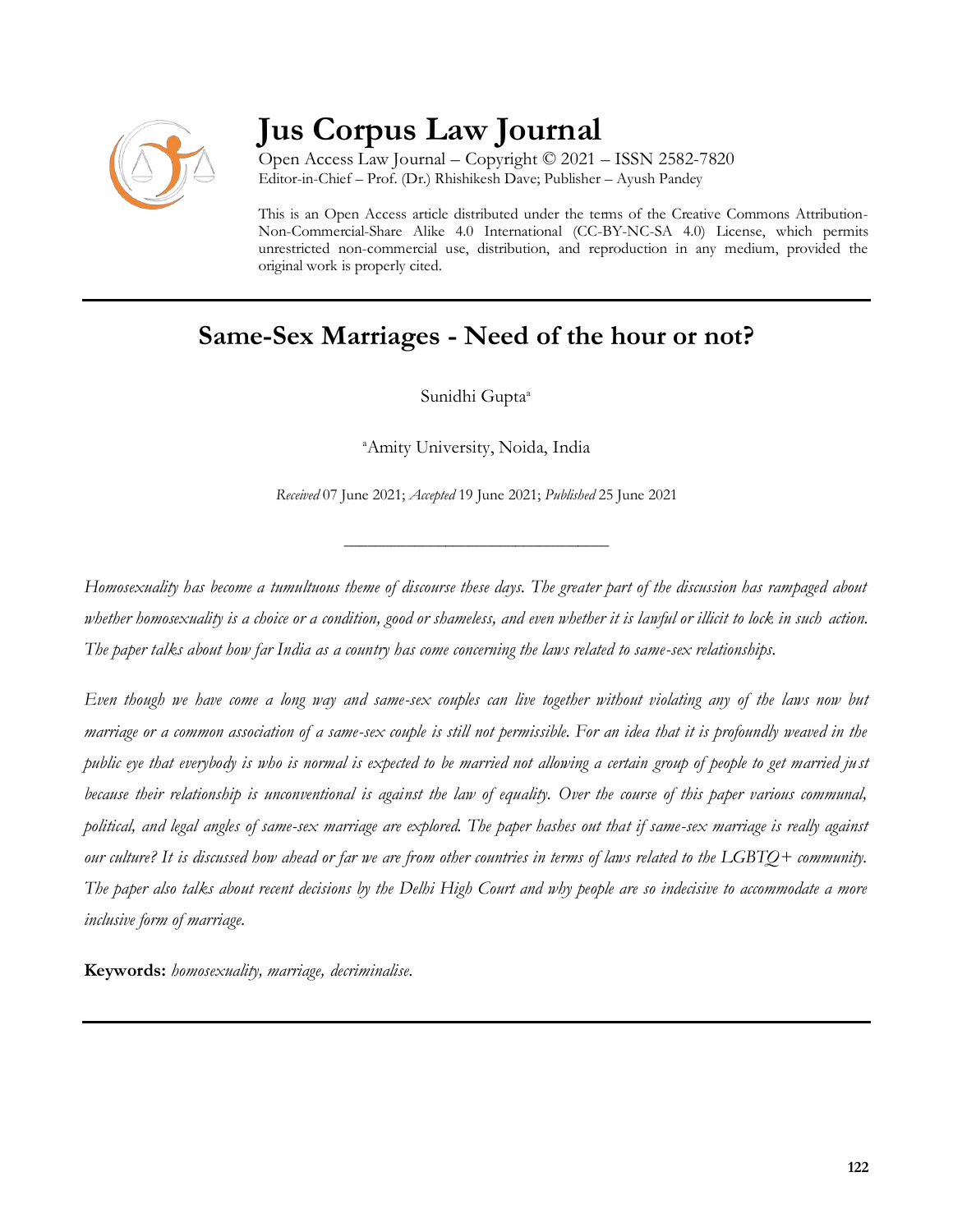#### **INTRODUCTION**

The organization of marriage in the public eye is for the most part viewed as stretching out just to male-female connections, albeit most marriage resolutions use sexually biased language. Whereas numerous instances of acknowledgement of gay relationships have just been as of late approaching as society is bit by bit turning out to be more tolerant. This change is reflected in the expanding number of jurisdictions, which have decriminalized such demonstrations. Be that as it may, numerous jurisdictions have held their legal forbiddances on gay relationships notwithstanding much analysis from groups and people who accept that the homosexuality law is out of date and ought to be revoked. Subsequently, same-sex connections, paying little mind to their length, are not legitimately perceived in many nations, and accordingly, gay accomplices are denied a considerable lot of the lawful and monetary advantages consequently gave by conjugal status. The objective of searching for equality with same sex couples can be evaluated considering the fact that same sex couples and family connections are implanted with the old-fashioned considerations of the patriarchal society.

If a family is seen as a microcosm of society, one cannot hope to achieve revolutionary changes in the public eye while searching for affirmation into its conventional family guidelines. It is a big point to consider that heterosexual relationships are not illegal in India and coming to that was a journey itself, but the destination is yet to be reached because same-sex marriage is still unlawful. Couples create a life together but no legitimacy to that life exists. While the present ought to motivate same-sex associations to have lawful assent in 29 nations, cross country or in specific locales, there are such countless instances of very much endured strange associations in Hindu folklore that it ought to be humiliating for anybody to guarantee that India's 'social ethos' does not permit this. The public authority needs to in the end drive the traditionalist segment of the general public to fight with change authorization of same-sex associations will reduce roads for separation.

Even if living together of same-sex couple is decriminalized a couple's absence of lawful acknowledgment can make many parts of normalizing their relationship progressively troublesome in bureaucracy loaded India. One of the couples who filed a petition for the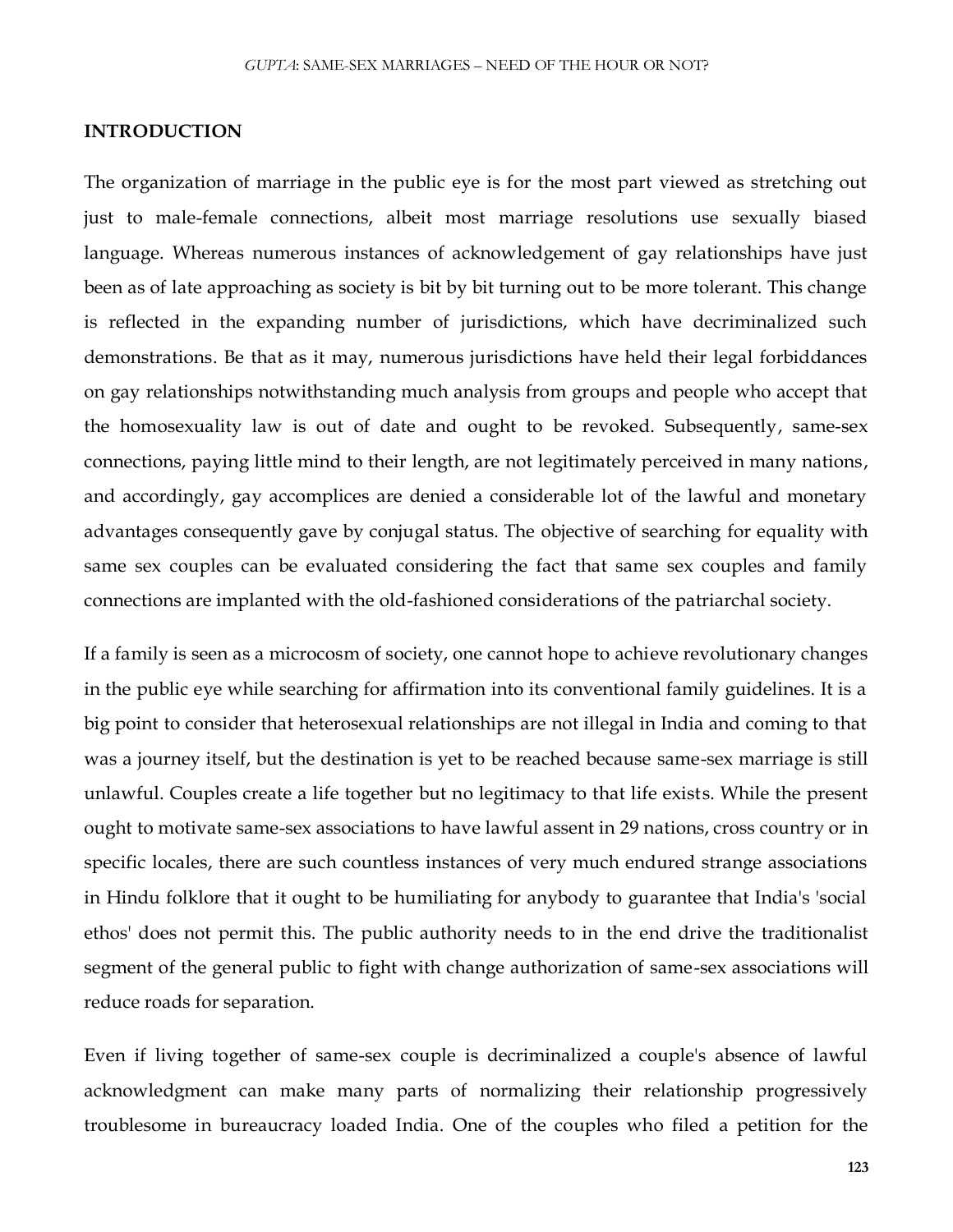legalization of same-sex marriage realized how big of a problem this is when they were refused to open a joint bank account together and one of them had a very difficult time changing her permanent address. Every organization they approached had a similar kind of question that what kind of relationship they share? Are they sisters, mother-daughter, or landlord-tenants? They were no terminology they could refer to themselves as.<sup>1</sup>

Some of the many problems faced by same-sex couple just because they can't get married legally are that they will not be allowed to take medical decisions for each other if anyone of them falls ill. This can be a huge problem considering the current pandemic also, in case of a death of a partner the other partner legally does not hold any property rights even though they were a couple but just not married.

It is not that that homosexuality is condemned by ancient Indian culture in fact, same-sex and gender fluid relationships hold an important place in ancient Indian texts and sculptures. And it was the British government who had considered these kinds of relationships against nature and prohibited anyone from being a part of such relationships. 2

#### **IS INDIA READY FOR SAME-SEX MARRIAGE?**

 $\overline{a}$ 

India from the very start is following the culture of arranged marriage. The transition from arrange marriage to love marriage is huge for society and some people are still having a hard time adapting to that change let alone them being comfortable with same-sex marriage. And talking about the LGBTQ+ people at the initial decriminalization of homosexual activity the judgement of the judiciary faced a lot of backlashes and was highly criticized among many. A survey was conducted in 2019 and 62% of the people who took the survey did not support same sex marriage. It is hence that a few activists trust India probably will not be prepared for same-sex marriage at least until gender and sexual orientation discrimination are outlawed. But history itself is the witness the any social even if it is for greater good face

<sup>1</sup> Brian Wong, 'Column: Homophobia Is Not an Asian Value' (*Time*, 17 Deceber 2020)

[<sup>&</sup>lt;https://time.com/5918808/homophobia-homosexuality-lgbt-asian-values/>](https://time.com/5918808/homophobia-homosexuality-lgbt-asian-values/) accessed 27 May 2021 <sup>2</sup> Abhishyant Kidangoor, 'This Indian Same-Sex Couple Is Fighting for the Right to Marry. But Is Their Country

Ready?' (*Time*, 6 January 2021) [<https://time.com/5926324/india-lgbtq-marriage-case/>](https://time.com/5926324/india-lgbtq-marriage-case/) accessed 27 May 2021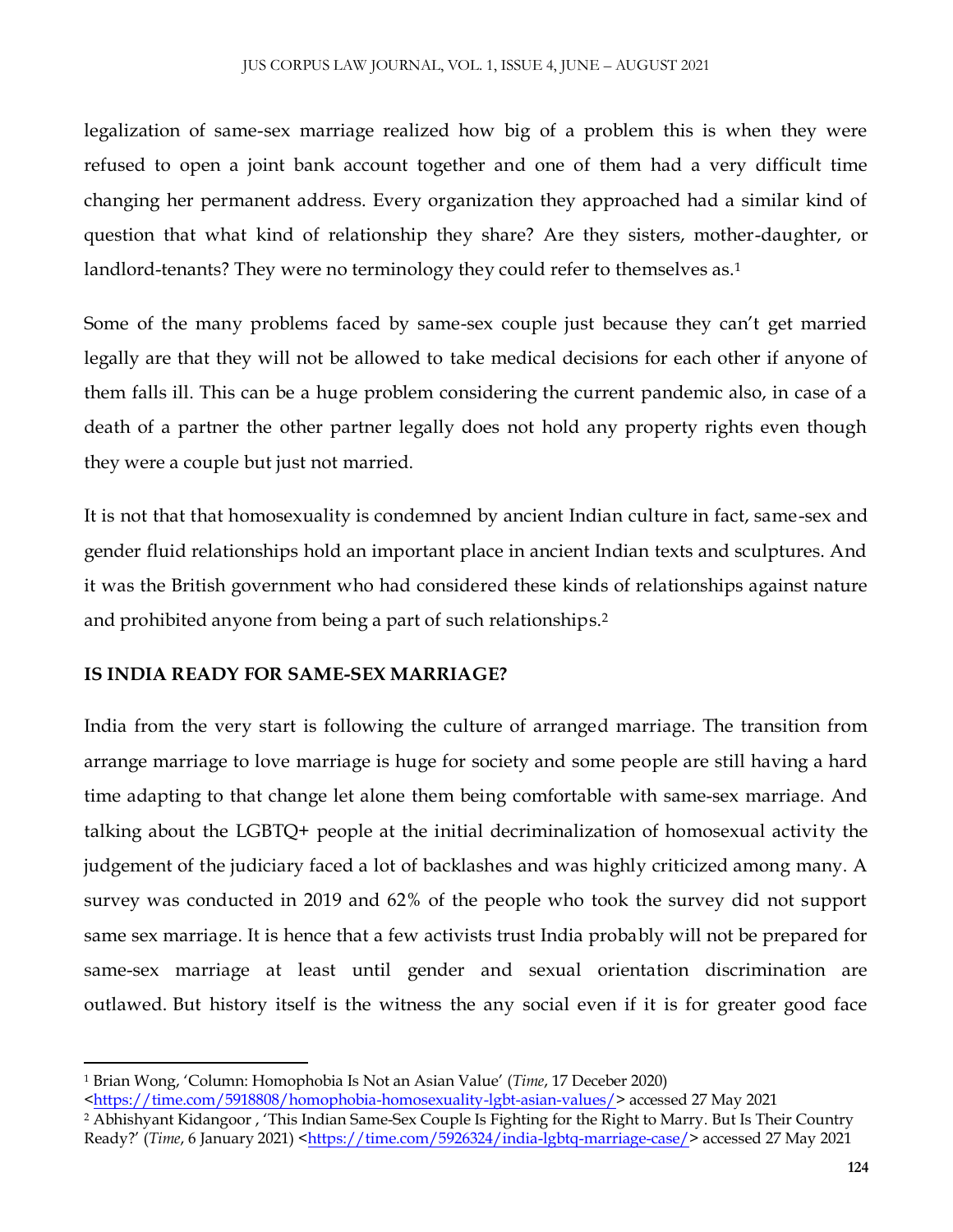backlash and is not accepted by everybody whole heartedly but that does not mean that the change is not necessary. "There are a host of other battles to be fought and won," says Sukhdev Singh, an activist and founder of *Gaylaxy*, a LGBTQ magazine.

While decriminalizing gay sex the Chief Justice of India said, 'When we say union, we do not mean the union of marriage, though marriage is a union.' From the outset redden, the Chief Justice implies that Article 21 does not present a privilege to gay marriage, simply an association. Yet, on the off chance that association incorporates marriage, how might the privilege to marriage potentially be prohibited from the major right to life? The Chief Justice noticed that 'even marriage was not compared to multiplication' and thus, non-procreative sex could not be against the request for nature. That, obviously, makes one wonder, if reproduction is not the reason for marriage, why reject that correct that reaches out to hetero couples to gay couples?<sup>3</sup>

The Court has interceded on account of inter-caste and between inter-religious marriages to secure the decisions of the individuals who wish to get hitched in order to ensure their entitlement to poise. The Courts have by and large maintained their part as the sentinel on the qui vive – desirous and passionate watchmen of established freedoms. In any case, on account of the most recent landmark of marriage – same-sex relationships – the issue is open. The Constitution is prepared for gay marriage. The inquiry is whether the general public and the courts are prepared.

If the law of the nation can perceive 'love of two spirits independent of sexual orientation' for, what reason would not it be able to perceive their marriage too? What makes life significant is love. The correct that makes us human is the option to cherish. On the off chance that it isn't permitted to tie this affection into a bunch of marriage, at that point, such love will consistently stay inadequate, and society won't even acknowledge it. India's Constitution is prepared for same-sex relationships yet there is a solid need to make individuals and the

 $\overline{\phantom{a}}$ 

<sup>3</sup> Saurabh Kirpal, 'India's Constitution is ready for gay marriage. Are India's society and courts?' (*The Print*, 12 September 2020) [<https://theprint.in/pageturner/excerpt/indias-constitution-is-ready-for-gay-marriage-are](https://theprint.in/pageturner/excerpt/indias-constitution-is-ready-for-gay-marriage-are-indias-society-and-courts/501145/)[indias-society-and-courts/501145/>](https://theprint.in/pageturner/excerpt/indias-constitution-is-ready-for-gay-marriage-are-indias-society-and-courts/501145/) accessed 29 May 2021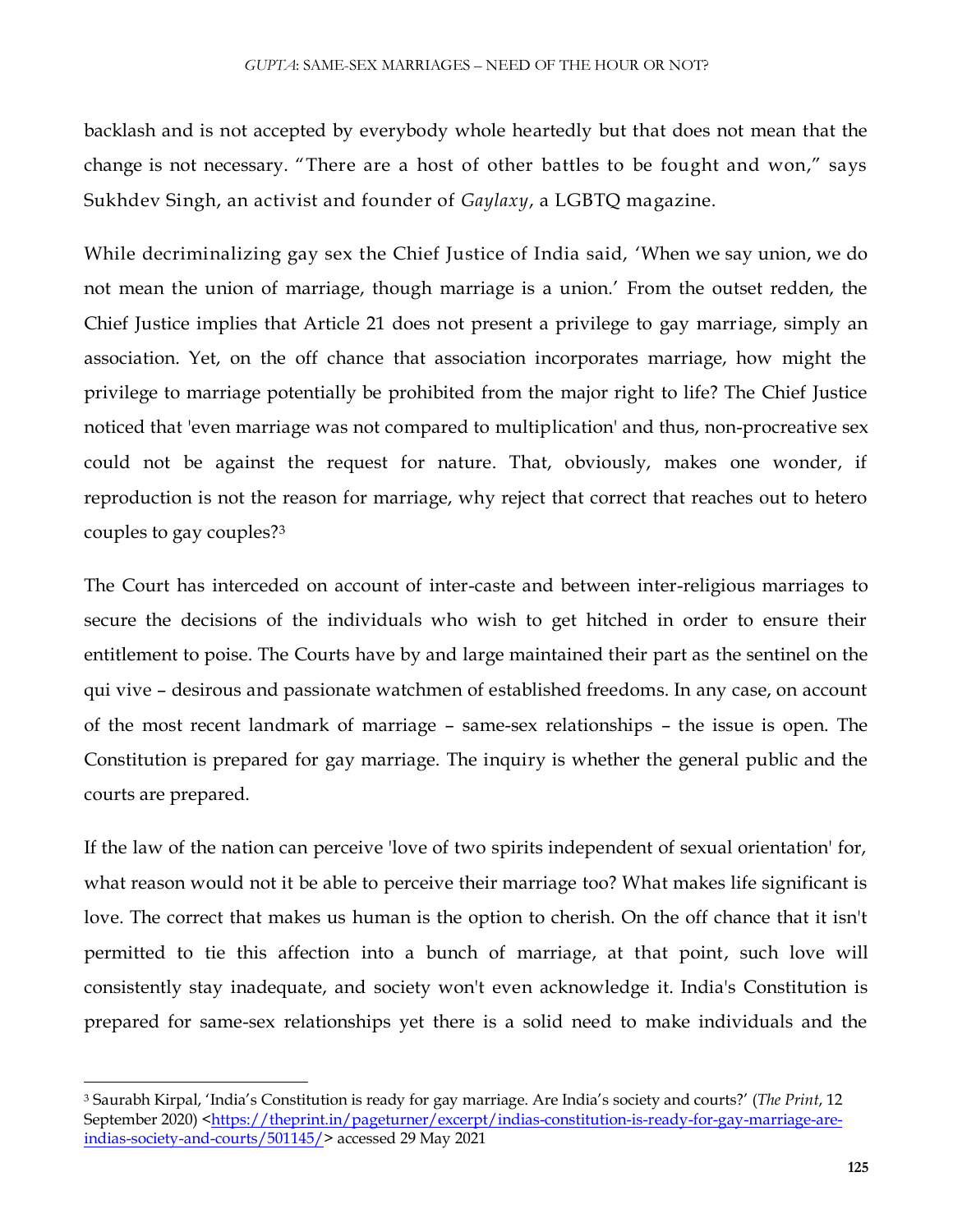general public leave the simple shackles of supposed 'qualities and culture' and adjust to the change streaming in nature.

#### **WHY IS INDIA SO ADAMANT ABOUT NOT ADAPTING SAME-SEX MARRIAGE?**

There is a widespread misinterpretation that Gay relationships are the result of today's complex individualized post current mechanical utilitarian culture. But there is nothing modern or new about homosexual relationships traces of it have been found in ancient, medieval, and modern India. And the several arguments are given by the people of India have all been counter-argued and it is time that we as a society accept homosexual marriage as equal to heterosexual marriage. The first and foremost argument given by Indians to support heterosexual marriage and speak against homosexual marriage is that the whole concept of marriage is that it is a sacred union between a man and a woman. But there is no moral evidence present to support marriage as a heterosexual union. Taking the example of sati: the practice existed in India for a very long time but was abolished on moral grounds. People also argue that one of the main reasons to marry is to procreate and the inability of the people of the same sex to procreate makes the whole purpose useless hence, there exists no need for them to marry. If that was the case, the same people should have opposed the idea of the marriage of an infertile person. And there does not exist any legislation which makes it compulsory for a married couple to procreate. A very prevailing societal misconception is that the absence of sexual complementarity in these unions creates obstacles in the normal development of children who are placed in the care of such parents. They would be deprived of the experience of either fatherhood or motherhood. Also, this is gravely immoral and in open contradiction to the principle, recognized by the United Nations Convention on the rights of children, that the best interest of the children as the weaker and more vulnerable party is to be of paramount consideration in every case. However, logical investigations and therapists are of the assessment that the affection and responsibility of the guardians make a contrast, not the sex. The youngsters raised by gay accomplices are similarly pretty much as great as those of straight couples. It is a very popular belief that decriminalization of homosexual marriage will become a reason for the increase in homosexuality though it is not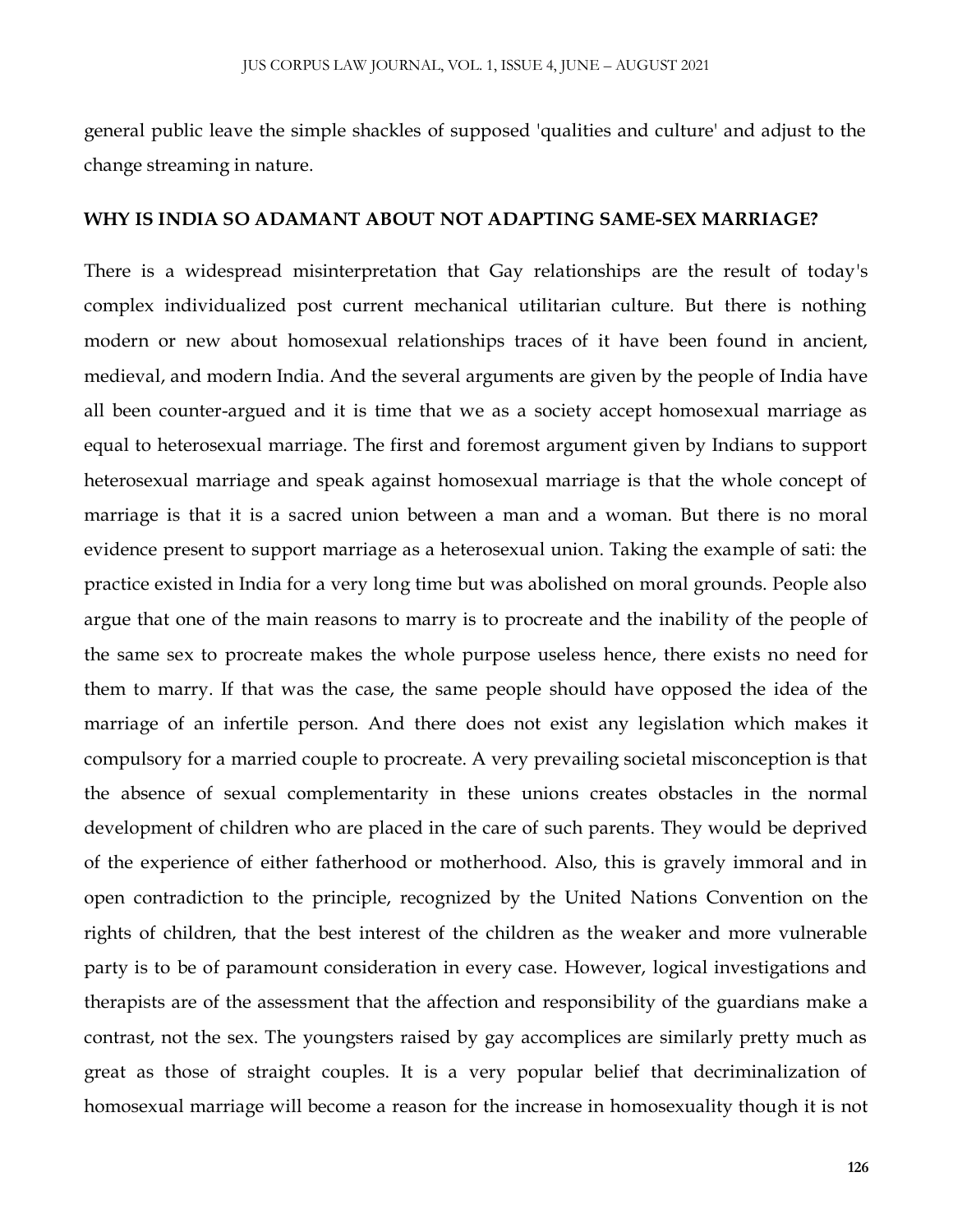true at all sexual orientation of a person is affected by genetic factors only what decriminalization can do is it can inspire people to come out and feel confident about their sexuality instead of living in the closet for their whole life. So, the decimalization of homosexual marriage has nothing to do with creating more homosexual people it is about giving the rights to homosexual people which they already deserved, and the rights are kept from them using morals and traditions as an excuse. The right to equality given by the constitution of India prevents us from discrimination based on sex but does it not protect us from discrimination based on sexuality?<sup>4</sup>

#### **INTERNATIONAL DEVELOPMENTS OVER THE YEARS**

#### **Netherland**

Legalized on April 1, 2001

The change came progressively in the Netherlands – the principal nation to authorize same-sex marriage. In 1998 a significant number of the marriage-related advantages permitted to hetero couples were stretched out to same-sex couples. At that point in December 2000, notwithstanding resistance from the country's Christian Democratic Party, an enactment passed that extended the meaning of union with incorporate individuals of a similar sex. This permitted same-sex couples to wed, separate, and embrace youngsters. At last, on April 1, 2001, four same-sex couples wedded, trailed by another 382 that month.

#### **Belgium**

 $\overline{\phantom{a}}$ 

Legalized on June 1, 2003

Same-sex couples in Belgium started accepting acknowledgment through enlisted associations in 1998, yet it was not until 2003 that Parliament legitimized same-sex marriage. This gave same-sex couples in Belgium the option to wed – which allowed them the assessment rights

<sup>4</sup> Anuradha Parasar, 'Homosexuality In India – The Invisible Conflict' (*Delhi High Court*, 2021)  $\frac{\text{th}}{20}$  / www.delhihighcourt.nic.in/library/articles/legal%20education/Homosexuality%20in%20India%20-[%20The%20invisible%20conflict.pdf>](http://www.delhihighcourt.nic.in/library/articles/legal%20education/Homosexuality%20in%20India%20-%20The%20invisible%20conflict.pdf) accessed 31 May 2021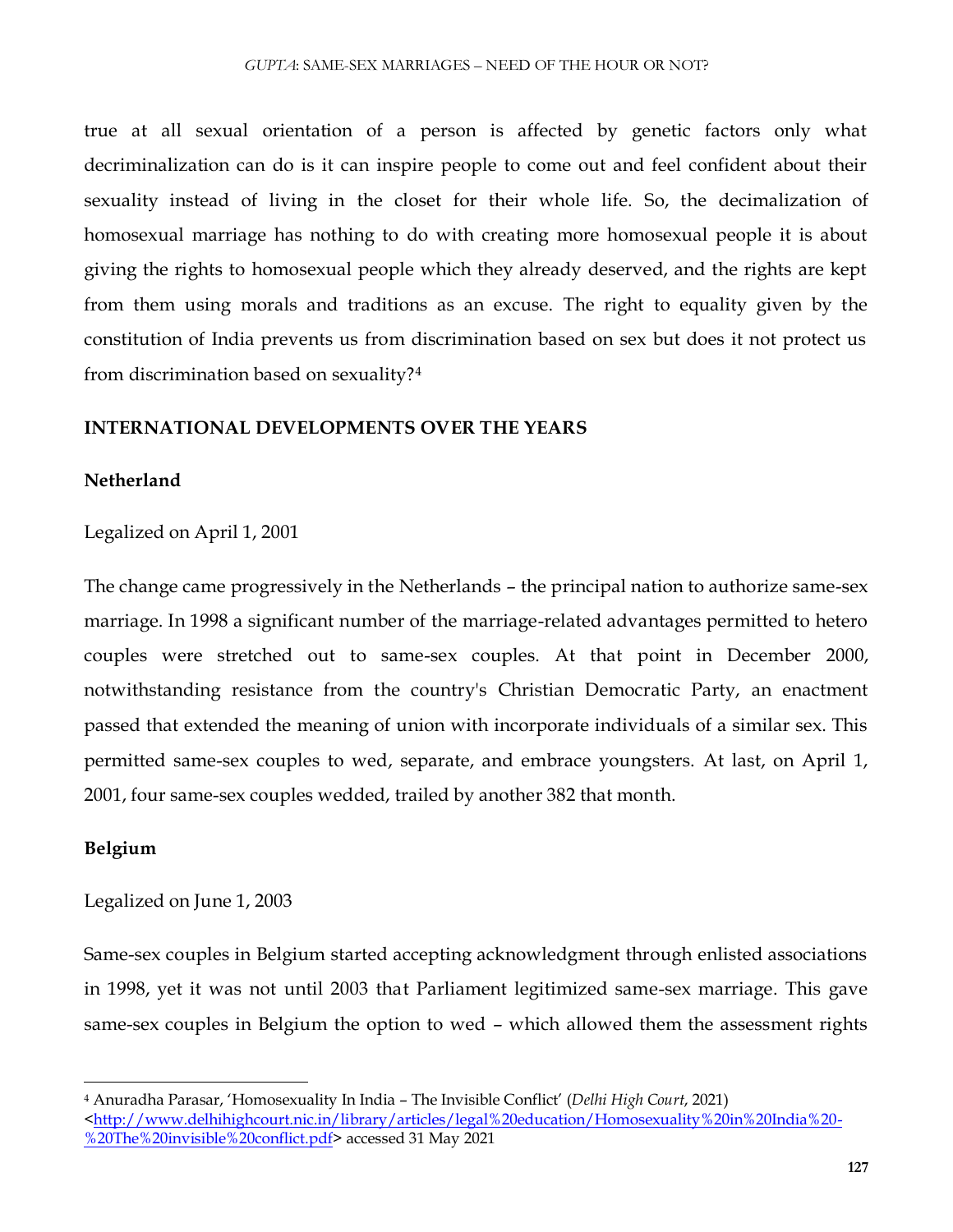that hetero couples previously appreciated – and furthermore authoritatively perceived the situation with same-sex couples who wedded in different nations. In 2006 same-sex couples were given the option to embrace youngsters.

### **Spain**

Legalized on July 3, 2005

Regardless of solid resistance from traditionalist pioneers and the Roman Catholic Church, the Spanish Parliament legitimized same-sex marriage in a vote of 187 to 147. This conceded samesex couples' legacy, reception, and separation rights. The country's Socialist Prime Minister at that point, Jose Luis Rodriguez Zapatero, proposed the bill soon after his political decision in 2004.

#### **Canada**

Legalized on July 20, 2005

Albeit the central administration of Canada stretched out precedent-based marriage rights to same-sex couples in 1999, it was not until 2005 that the Canadian Parliament authorized samesex marriage from one side of the country to the other. At the point when Canada's decision Conservative Party endeavored to re-open the discussion in 2006, Parliament cast a ballot against the movement.

#### **South Africa**

Legalized on November 30, 2006

In November 2005, South Africa's most elevated court decided that the country's marriage resolutions were infringing upon the Constitution's equivalent rights assurances and gave the public authority one year to revise the lawful meaning of union with incorporate same-sex couples. On Nov. 14, 2006, fourteen days before the cutoff time, Parliament cast a ballot to eliminate limitations to gay marriage in a dominant part vote of 230 to 41.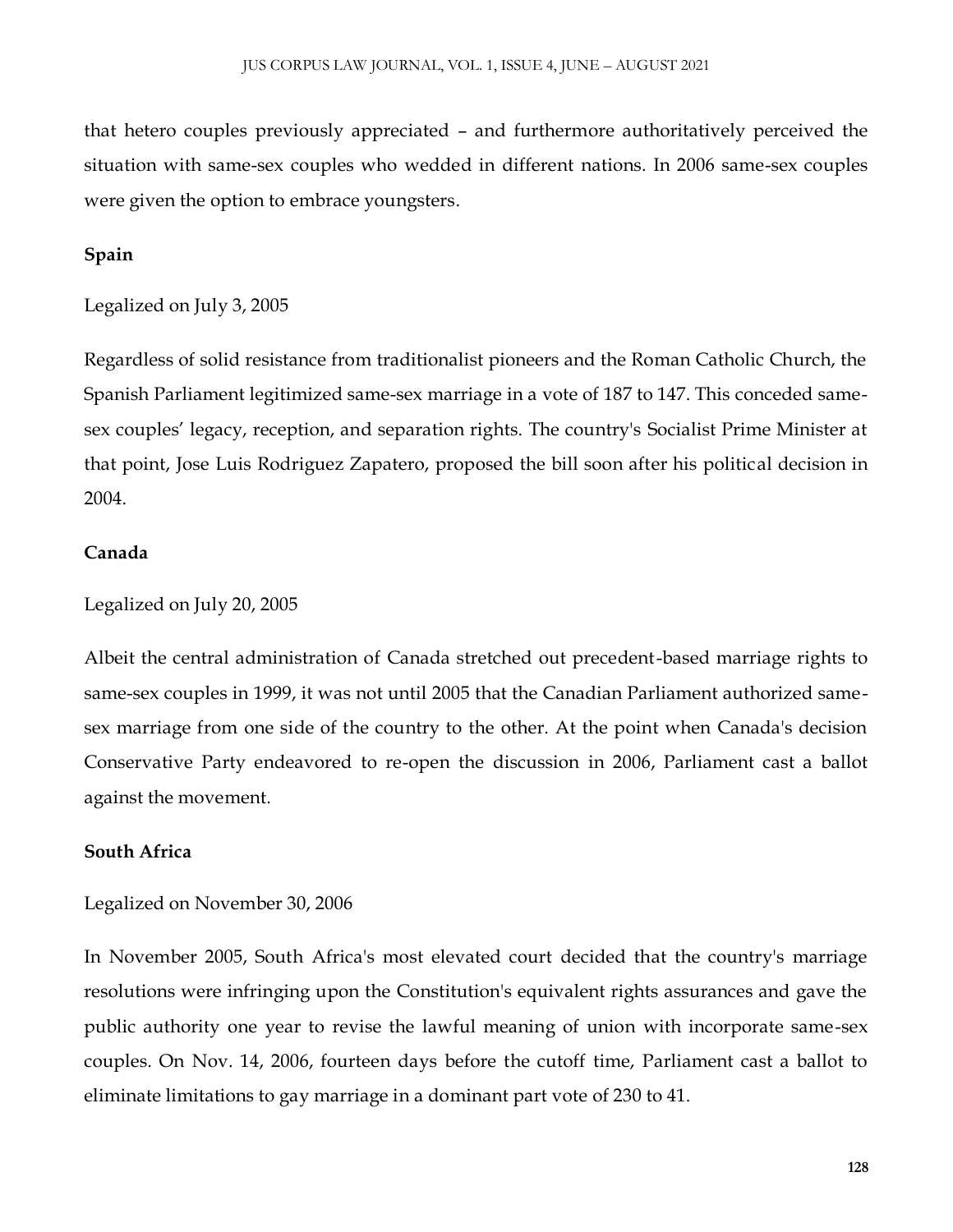#### **Norway**

#### Legalized on January 1, 2009

In 1993, same-sex couples in Norway were allowed the privilege to common associations. After fifteen years, the public authority supplanted this decision with another law permitting same-sex couples to wed, receive youngsters, and go through state-supported manual semen injection. The law became real on the principal day of 2009. In 2017, the Lutheran Church of Norway, to which almost 3/4 of Norwegians have a place, embraced sexually impartial phrasing that would permit its ministers to direct same-sex relationships.

#### **Portugal**

#### Legalized on June 5, 2010

The Portuguese Parliament passed a law permitting same-sex marriage in mid-2010. After a survey by the Constitutional Court, the law was endorsed in May and became real in June 2010. The law didn't concede selection rights to same-sex couples, nonetheless, and it wasn't until 2015 – after four rounds of parliamentary votes – that a law permitting reception was passed. The law likewise improved admittance to managed impregnation.

#### **Denmark**

#### Legalized on June 15, 2012

Denmark, the principal country on the planet to permit same-sex couples the option to enroll as homegrown accomplices (in 1989), started permitting enlisted same-sex couples to embrace youngsters in 2010. At that point in 2012 the nation at long last sanctioned same-sex marriage. While the law commands that the state church – the Evangelical Lutheran Church of Denmark – permit same-sex couples to wed, it doesn't expect the pastorate to play out the relationships.

#### **Brazil**

Legalized on May 16, 2013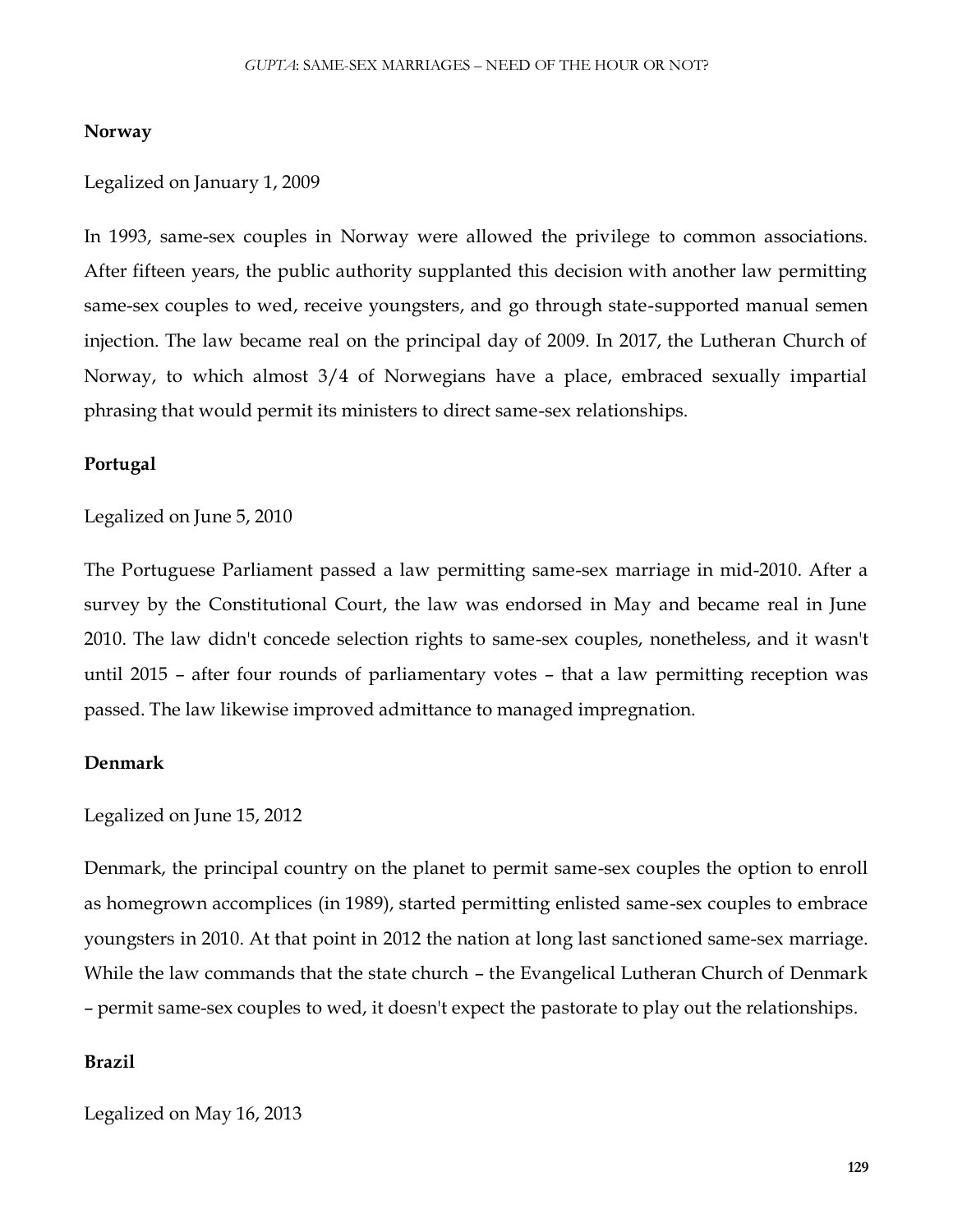Since 2011, Brazil has perceived same-sex common associations and conceded those couples many similar rights as hetero wedded couples, including reception, legacy, and annuity benefits. In 2013, with almost a large portion of the states in Brazil previously perceiving samesex relationships, the nation made them legitimate from one side of the country to the other.

#### **England and Wales**

Legalized on March 29, 2014

Long stretches of discussion finished in the British Parliament when an equivalent sex marriage bill passed in July 2013 and was confirmed by the Queen the following day. The law produced results on March 29, 2014, when the main same-sex relationships happened in England. The law, which applies to England and Wales, does not consider same-sex relationships inside the Church of England.

#### **New Zealand**

Legalized on August 19, 2013

On April 17, 2013, New Zealand passed a revision to the Marriage Act of 1955 which refreshed the meaning of union with "the association of two individuals, paying little mind to their sex, sexual direction, or sex personality," just as alterations to different bills, for example, an appropriation rights bill, to guarantee that equivalent sex couples would have similar rights as hetero couples. The progressions produced results in August of that year.

#### **Scotland**

#### Legalized on December 16, 2014

In the midst of fights by the Church of Scotland and the Roman Catholic Church, the Scottish Parliament passed an enactment sanctioning same-sex marriage in February 2014. The enactment, which became reality in December 2014, surrendered it to houses of worship to choose whether or not they would direct the relationships. The Scottish Episcopal Church chose to perform same-sex relationships in 2017, and the following year the Church of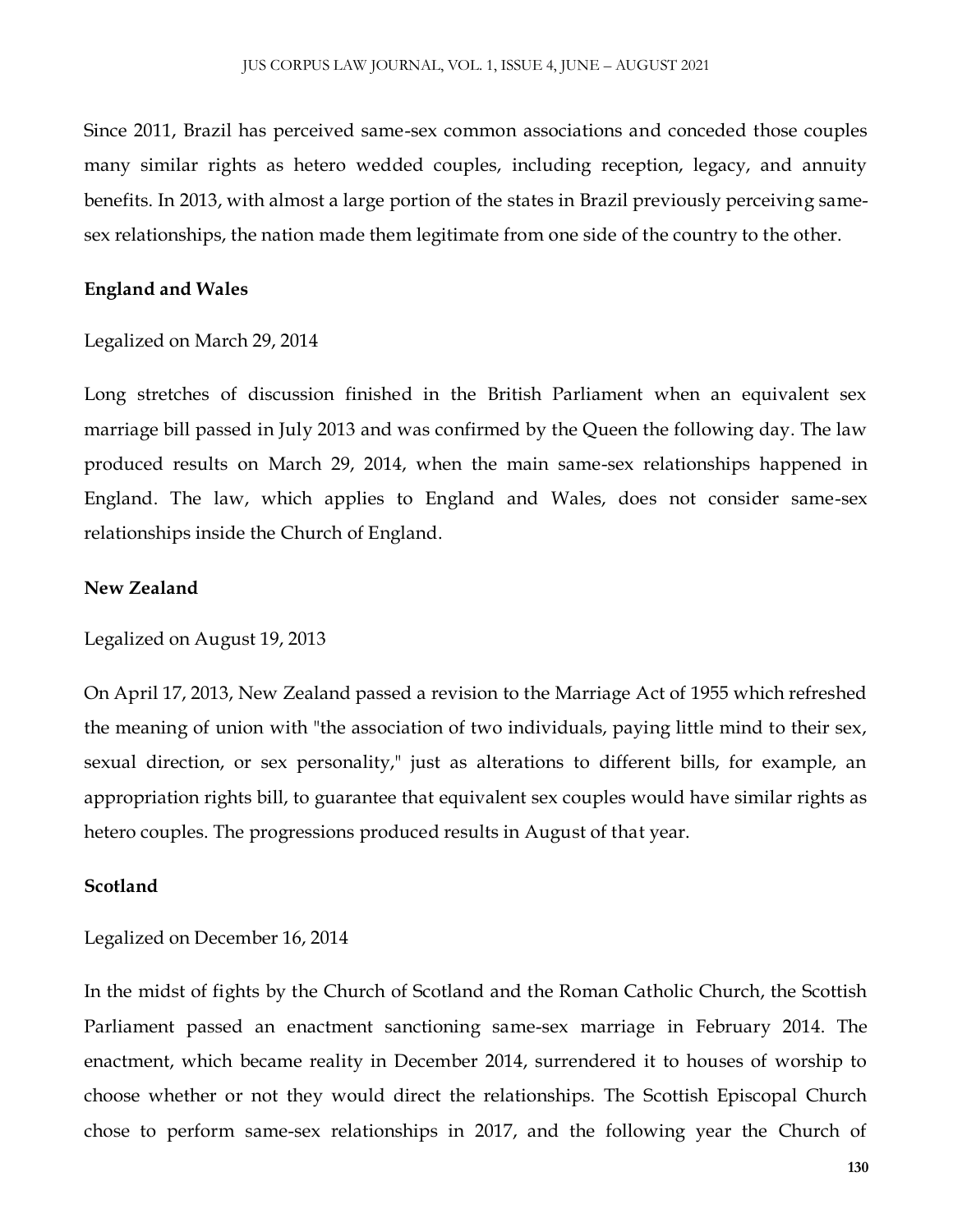Scotland cast a ballot to draft new laws permitting its ministers to direct the relationships too. The laws aren't expected for conclusive audit until 2021.

# **United States**

Legalized on June 26, 2015

While 36 states had effectively sanctioned same-sex marriage, a decision by the United States Supreme Court in 2015, at last, ensured the privilege at the government level. The court confirmed that restricting union with hetero couples was infringing upon the fourteenth Amendment's assurance of equivalent securities.

## **Austria**

Legalized on January 1, 2019

From 2010, gay and lesbian couples in Austria could frame common associations, yet a 2017 court choice decided that common organizations were unfair. The court expressed that if the nation neglected to pass an enactment countering same-sex marriage, it would become legitimate on Jan. 1, 2019. The principal same-sex marriage occurred soon after 12 PM that day.

# **Taiwan**

 $\overline{\phantom{a}}$ 

Legalized on May 17, 2019

A 2017 Constitutional Court choice announced that Taiwan's marriage definition should have been refreshed to incorporate same-sex couples. The court gave the public authority until May 24, 2019, to change the law. On May 17, 2019, the assembly passed a bill sanctioning same-sex marriage, making Taiwan the principal country in Asia to do as such.<sup>5</sup>

# **WHAT IS HAPPENING IN INDIA RIGHT NOW?**

<sup>5</sup> Josie Green, '29 countries where same sex marriage is officially legal' (*USA Today*, 13 June 2019)  $\frac{\text{thttps}}{\text{m}}$  www.usatoday.com/story/money/2019/06/13/countries-where-same-sex-marriage-is-officially[legal/39514623/>](https://www.usatoday.com/story/money/2019/06/13/countries-where-same-sex-marriage-is-officially-legal/39514623/) accessed 31 May 2021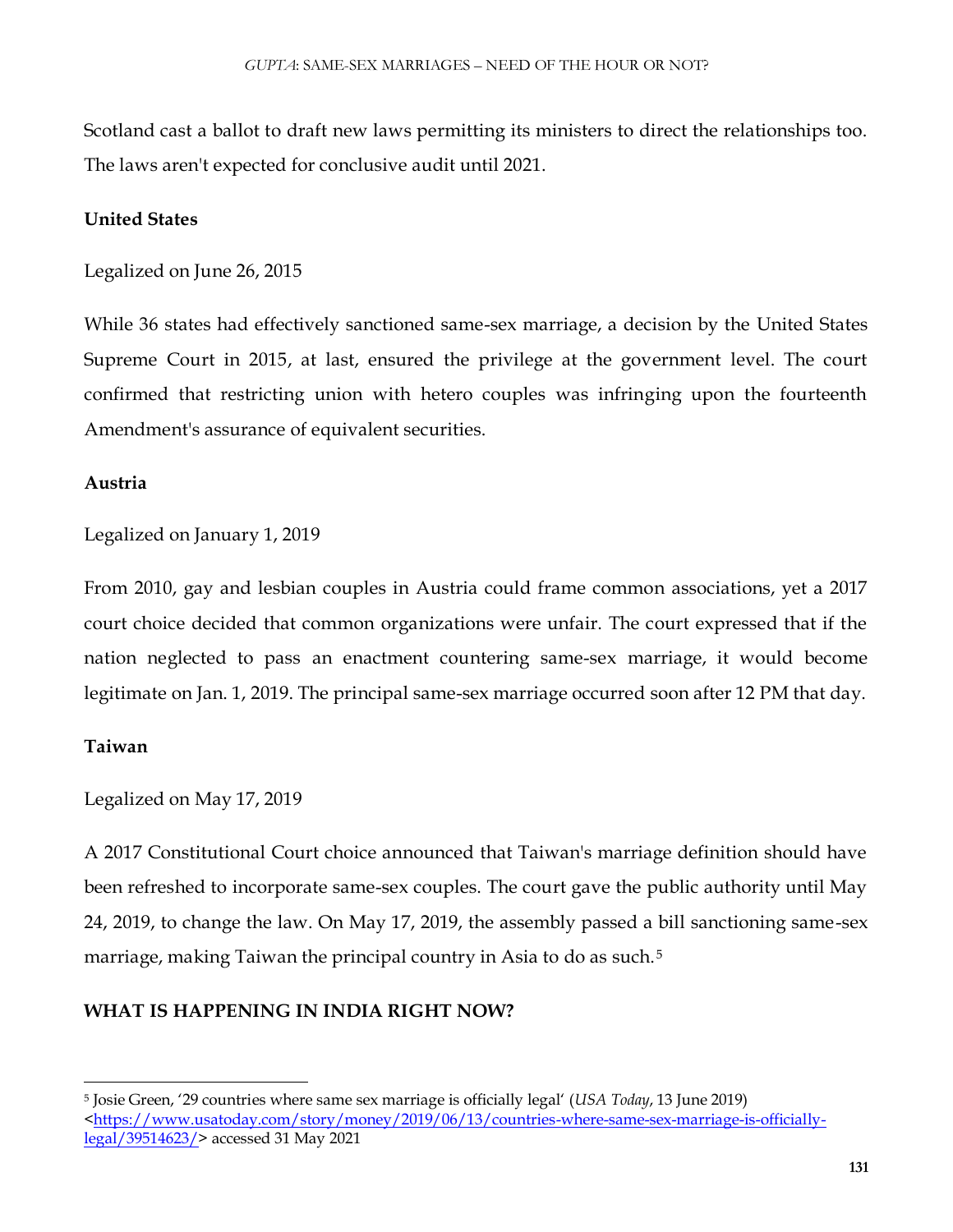On September  $8<sup>th</sup>$  a petition was filed by representatives of the LGBTQ+ community that the notion of marriage under the Hindu Marriage Act, 1955 gives permits same-sex marriage. The topic has a huge stigma around it and is only talked about in hushed voices and this was the first petition related to the topic to move to the High Court after the decriminalization of section 377.

The petition was based on two conjectures:

- Section 5 of the Hindu Marriage Act expresses "any two Hindus" which can be extended to incorporate same sex marriage.
- The all-inclusive advantages of same-sex marriage for the whole LGBTQIA+ people group

Further another two pleas were filed which argued that registration of same-sex marriage should be allowed under the Special Marriage Act and Foreign Marriage Act. In October and November, the High Court had promulgated a notice to the government on the three pleas concerning the legislation around same sex marriage. The government stated that any different understanding than considering a biologically male person as husband and a biologically female person as the wife will make all the already prevailing legislations impractical. The government opposed the proposition of any alteration to the ongoing legislations, saying such hindrance can cause a total disorder with the fragile equilibrium of personal laws. It is stated that the landmark judgement of 2018 was "neither intended to nor did it in fact, legitimize the human conduct in question". According to the center recognizing same sex, marriage can violate prevailing personal and codified laws as well. During the pandemic when the petition was heard the center submitted a notice for the adjournment claiming that the court is only hearing very urgent matters, and this does not fall under the category of that. Delhi High Court stated that a marriage certificate is not required for hospitals and nobody is dying due to the unavailability of one. With the ongoing situation, people are losing their loved ones frequently than ever and it was very insensitive of the court to pass such a statement.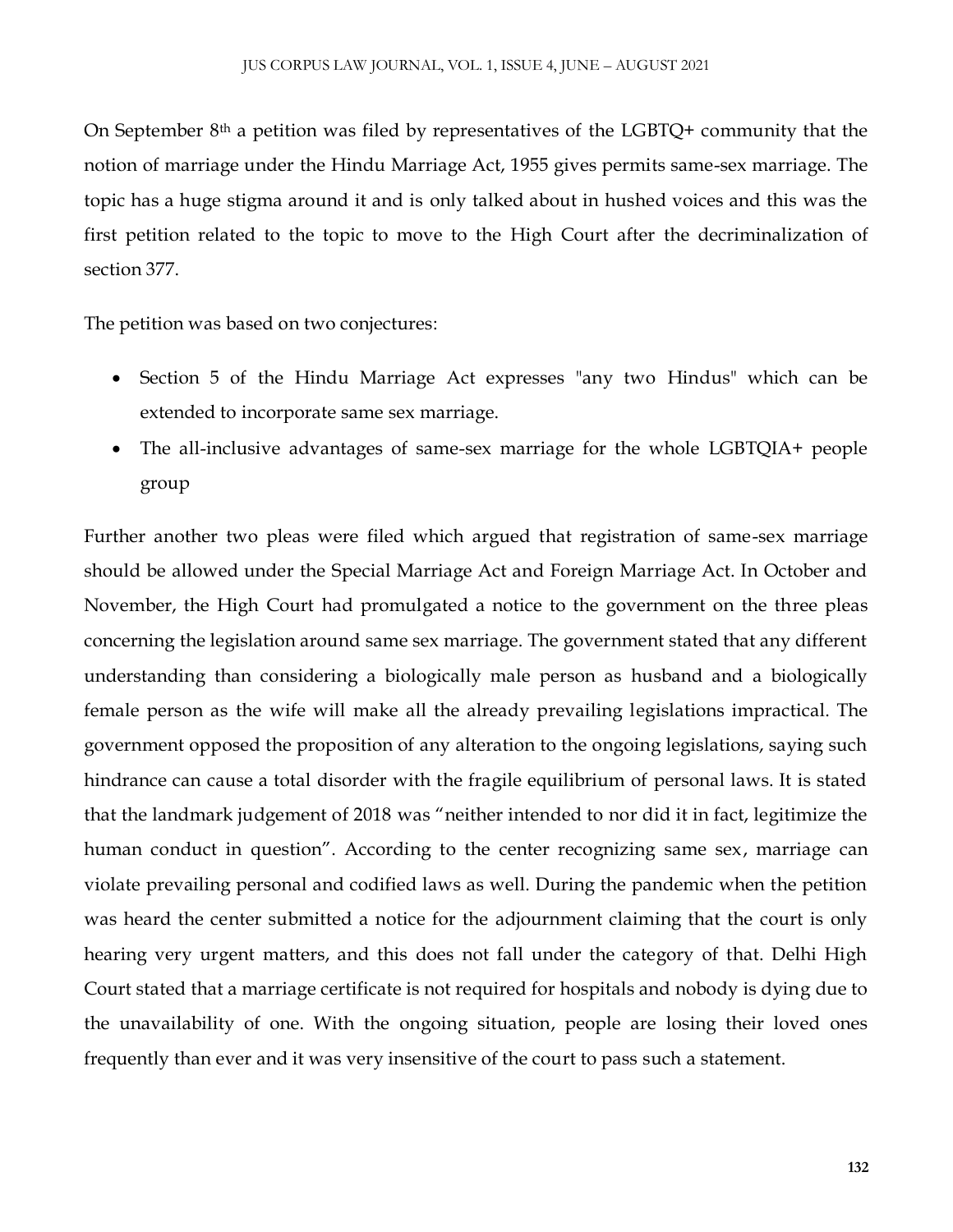Between all this chaos a very positive thing happened when Justice N Anand Venkatesh of the Madras High Court pronounced his aim of going through a "psycho-schooling meeting" with a specialist on LGBTQI+ matters so he may convey a superior judgment on account of an equivalent sex couple looking for security from their folks. The appointed authority said that he was not adequately "woke" on queer issues, so the meeting would prompt his "development". It is not every day that a person at such a higher post is willing to learn. Different judges and lawmakers should focus. Since his words are a delicate update that everybody, even the people pulling the strings, can and should tune in and learn, and advance.

#### **CONCLUSION**

No matter what our sexual orientation is at the end of the day we are all humans. The problem of marriage legislation has disconnected the LGBTQ+ community and has disconnected people. Same sex relationship is not considered rightful in normal society and several individuals ponder that their associated religion and culture does not approve of such relationships and consider them unnatural. And this creates a network of standardization of prejudice against the community. It is disheartening that a fresh democracy is so rigid that it took us 24 years just to legitimize homosexuality and permit everybody to love irrespective of gender even after that the society and its moral codes still stand so rigid that a community of sexual minorities is kept from marrying someone of their choice. Considering the public matrix and the rising differences in the institution of marriage the call of homosexuals is somehow unanswered and overlooked. Acceptance of conflicts should be promoted in academic institutions and the students should be taught about human rights. It is disappointing that an individual's liberty of his/her/their personal life is taken away from them by enforcing a certain notion of morality. If provided with equal access to the same sex couples as to the different sex couples the only difference which can be seen is of gender composition. It is undeniable that there has been significant progress in queer issues, but it has been very sluggish and slacked. The legalization of same sex marriage is just part of the journey. There are numerous sexual orientations people are unaware of. The term same sex